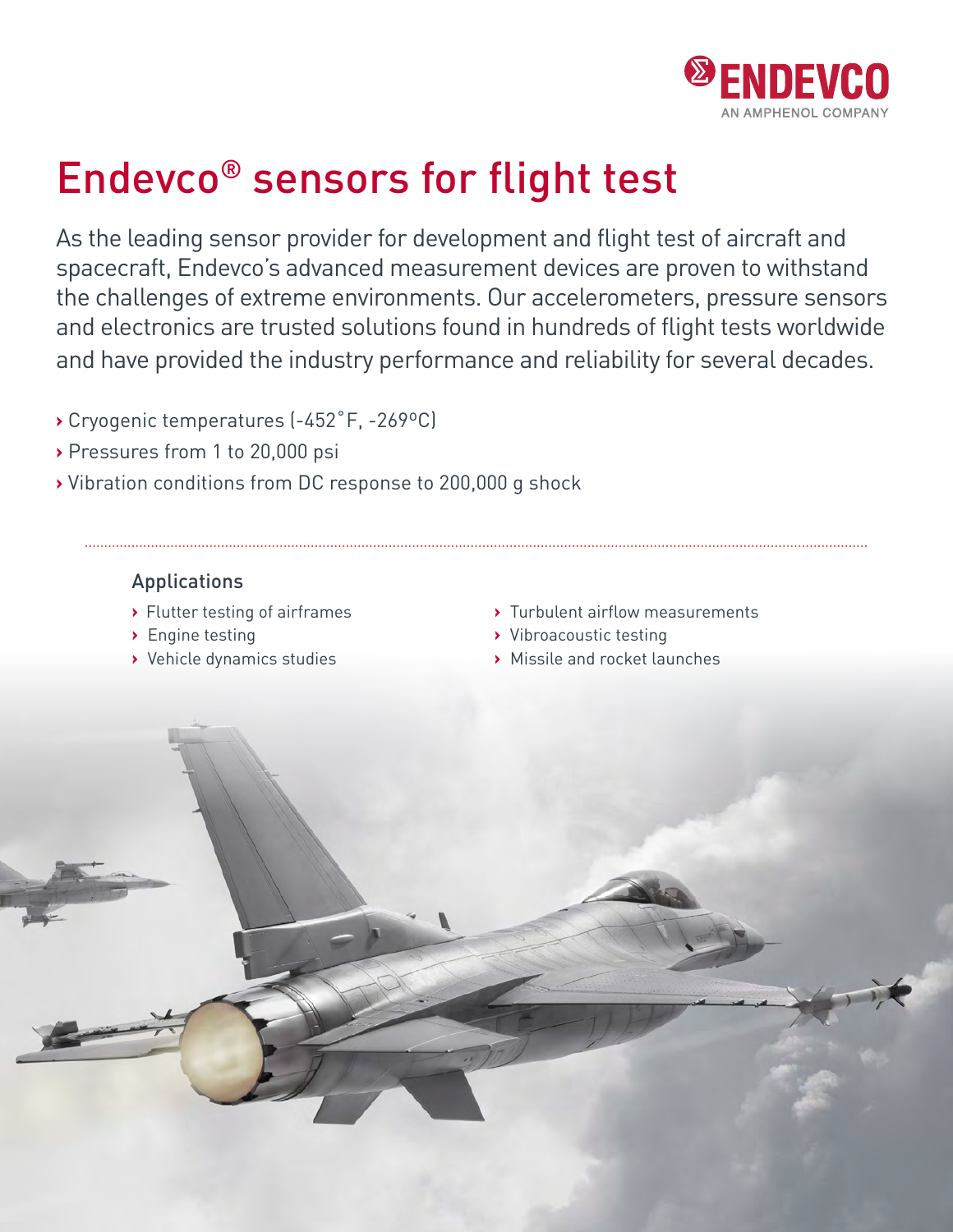# Endevco® sensors







| Model number                    | 7290GM5                                                           | 8515C                                              | 8510B                                        |
|---------------------------------|-------------------------------------------------------------------|----------------------------------------------------|----------------------------------------------|
| Description                     | DC accelerometer<br>Watertight to IP67<br>Temperature compensated | Pressure sensor<br>0.03 inch thin<br>Surface mount | Microphone<br>Vent tube<br>Temp compensation |
| Linear range q                  | $\pm 2 / \pm 5 / \pm 10 / \pm 30 / \pm 50 / \pm 100 / \pm 200$    | $0-15/0-50$ psia                                   | 100 to 190 dB SPL                            |
| <b>Sensitivity</b> mV/q typical | 1000 / 400 / 200 / 66 / 40 / 20 / 10                              | 13.3 / 4.0                                         | -93dB ref 1V per Pa                          |
| Frequency response $\pm 5\%$    | $0-15/0-30/0-500/0-1000/0-2000/$<br>$0 - 2000 / 0 - 2000$         | N/A                                                | $±0.5dB$ to 5,000Hz;<br>$±5dB$ to 20,000Hz   |
| Non linearity % FSO typical     | $0.2 / 1.0$ (100g)                                                | 0.2                                                | 1.0                                          |
| Shock limit q                   | 5000 (2q / 5q / 10q) / 10,000                                     | 10,000                                             | 20,000                                       |
| Operating temperature °C (°F)   | $-55$ to $+121$ [ $-67$ to $+250$ ]                               | $-54$ to $+121$ $[-65$ to $+250]$                  | $-54$ to $+121$<br>$[-65$ to $+250]$         |
| Dimensions mm (in)              | $25.4 \times 21.6 \times 7.6$<br>$[1.00 \times 0.85 \times 0.30]$ | $6.35$ $(0.25)$ dia                                | 3.86 (0.152) dia                             |
| Weight grams                    | 10                                                                | 0.08                                               | 2.3                                          |
| Excitation voltage Vdc          | 8 to 40                                                           | 10                                                 | 10                                           |
| Mounting method                 | Screw 4-40                                                        | Adhesive                                           | 10-32 UNF-2A                                 |



Endevco variable capacitance accelerometers provide accurate low frequency measurements over temperature for flutter testing and their DC response enables measurement of control surface motion. Our piezoresistive pressure sensors feature quick response times and high output for excellent signal to noise ratio, with designs suitable for airflow measurements or high intensity sound. We control the quality of the sensing elements, which are produced in our own US based MEMS facility.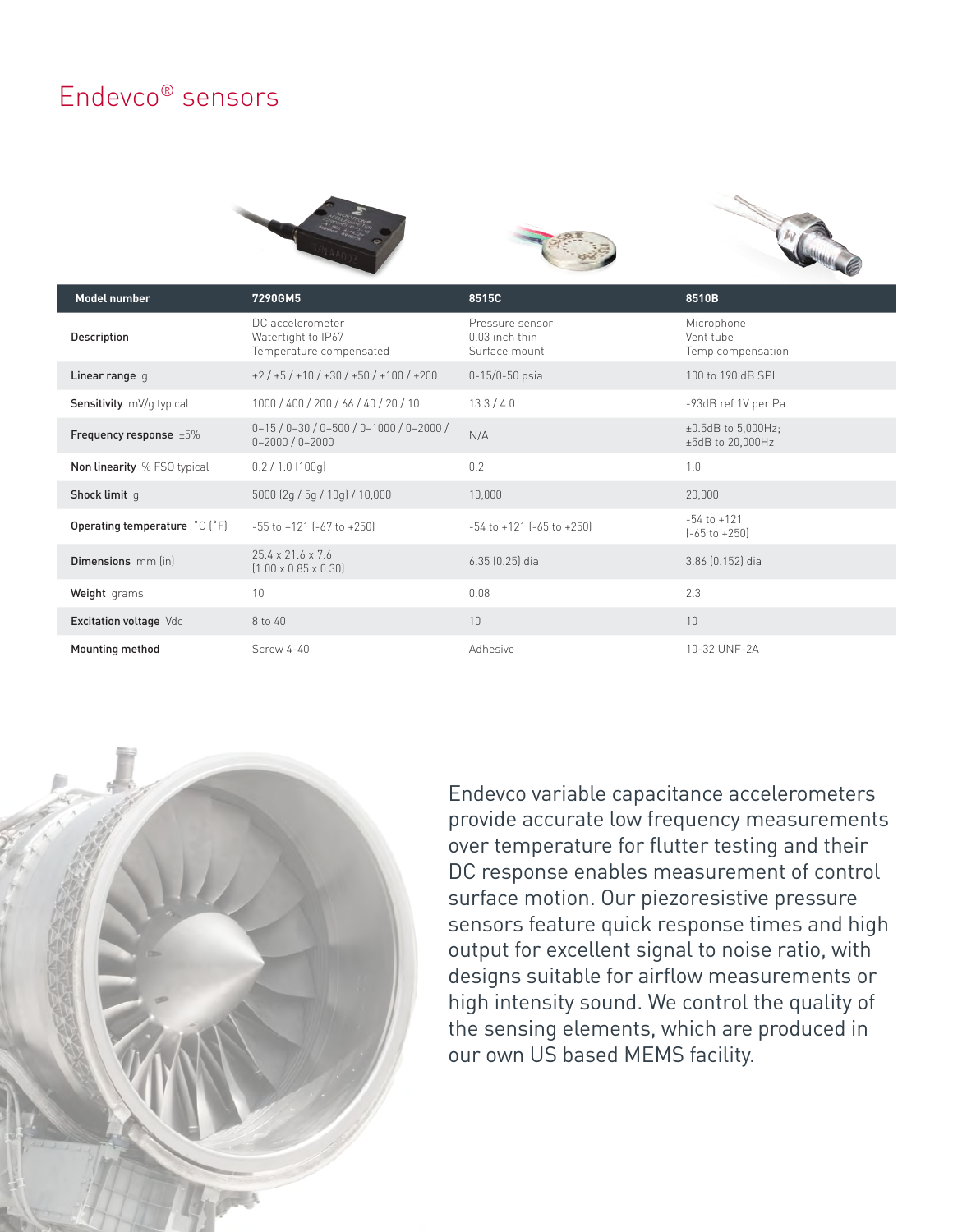# Reliable performance in extreme environments



| modet number                     | ZZZUE                                                     | 112211124                                     | оэп н                                                 | 7437AL                                                                         | Z9 I U                                                                    |
|----------------------------------|-----------------------------------------------------------|-----------------------------------------------|-------------------------------------------------------|--------------------------------------------------------------------------------|---------------------------------------------------------------------------|
| Description                      | PF accelerometer<br>360° cable orientation<br>Lightweight | Cryogenic<br>accelerometer                    | Triaxial Isotron<br>accelerometer<br>High temperature | Voltage output<br>accelerometer<br>Biased at 2.5 Vdc<br>4-pole low pass filter | High intensity<br>microphone<br>High temperature<br>Vibration compensated |
| Sensitivity                      | 3.0 pC/q                                                  | 3.7 pC/g                                      | $0.5 / 1 / 10$ mV/g                                   | 10 / 100 mV/g                                                                  | 31 pC rms@140 dB<br><b>SPL</b>                                            |
| Sinusoidal limit q               | 1000                                                      | 500                                           | 10,000 / 5000 / 5000                                  | 500                                                                            | 150                                                                       |
| Shock limit q                    | 5000                                                      | 2500                                          | 15,000 / 10,000 /<br>10,000                           | 1000                                                                           | 1000                                                                      |
| Frequency response $\pm 1$ dB Hz | 1 to 12,000                                               | $1 - 6000$                                    | $3 - 8000$                                            | $2 - 5000$                                                                     | $2 - 4000$                                                                |
| Operating temperature °C (°F)    | $-55$ to $+260$<br>$[-67 \text{ to } +500]$               | $-269$ to $+177$<br>$[-452 \text{ to } +350]$ | $-55$ to $+175$<br>$[-67 \text{ to } +347]$           | $-55$ to $+100$<br>$[-67$ to $+212]$                                           | $-55$ to $+260$<br>$[-67 \text{ to } +500]$                               |
| Signal/ground isolation          | Yes                                                       | 7722 - No / 7724 - Yes                        | No                                                    | Yes                                                                            | Yes                                                                       |
| Hermetic seal                    | Yes                                                       | Yes                                           | Yes                                                   | Yes                                                                            | Yes                                                                       |
| Weight gram                      | 0.5                                                       | 29                                            | 5                                                     | 28                                                                             | .57                                                                       |
| Dimensions mm (in)               | $9.53 \times 5.8$<br>$[0.375 \times 0.23]$                | 16.0 hex x 23.1 (5/8 hex<br>x 0.91)           | 10 cube<br>$[0.39$ cube]                              | 19.05 x 13.21<br>$(0.75 \times 0.52)$                                          | 38.1 x 38.9 x 28.6<br>$(1.5 \times 1.5 \times 1.1)$                       |
| Mounting method                  | Screw                                                     | Stud                                          | Stud                                                  | Screw                                                                          | Screw                                                                     |
| Cable included                   | 3053V-120                                                 | 3090C-120                                     | 3027AVM13-84<br>3027AM3-36                            | 6907M2-120<br>(not included)                                                   | 3090C-120                                                                 |

Our piezoelectric accelerometers are used in extreme temperature environments where most electronics cannot survive. Isotron accelerometers are used in more benign temperatures, up to +175˚C. These accelerometers are offered in a variety of configurations to facilitate the optimal installation at the measurement point. When measuring the acoustic signatures of missile and rockets, Endevco high-intensity microphones are the sensor of choice.